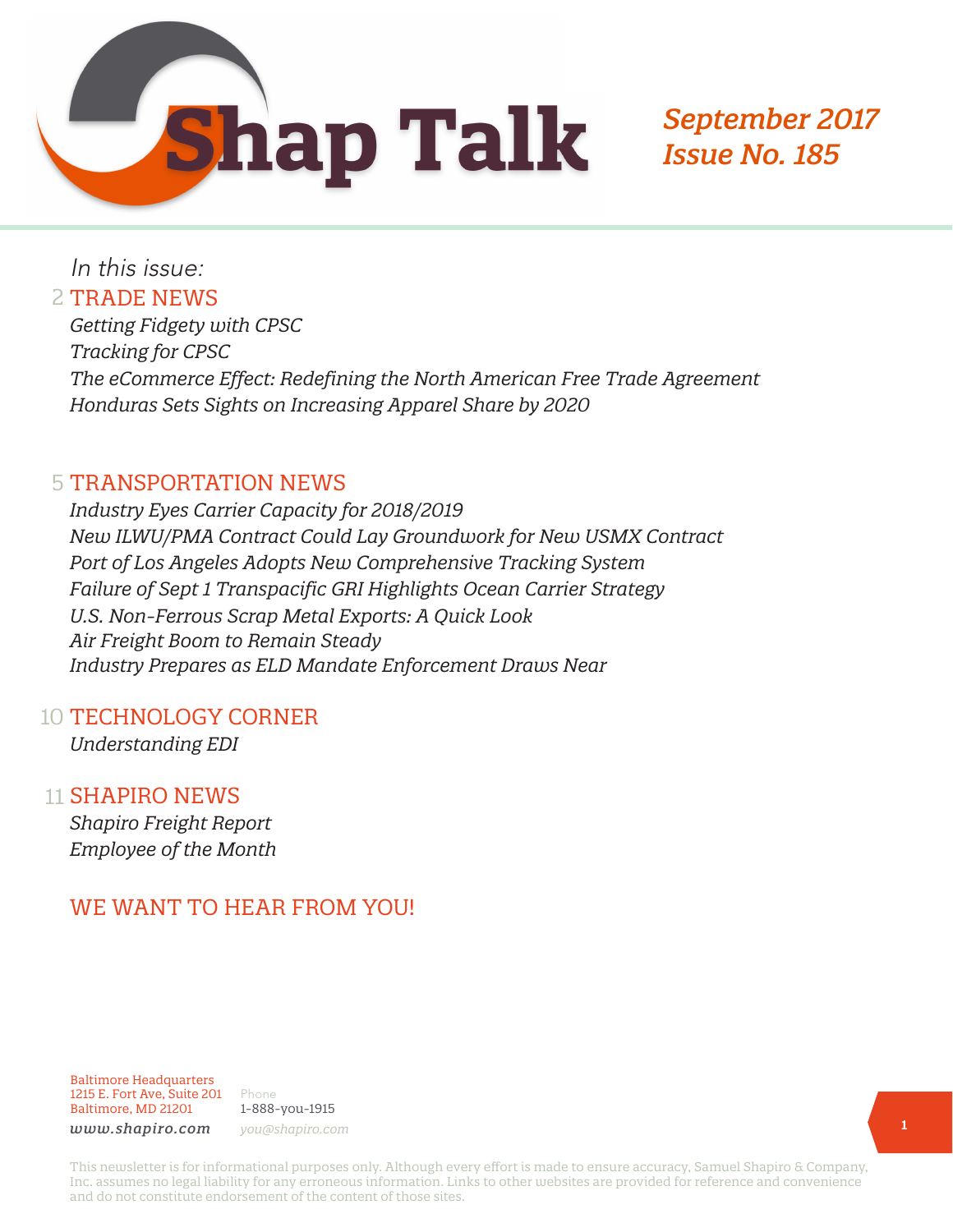

# **TRADE NEWS:**

## *Getting Fidgety with CPSC*

We've all seen them, and some of us even have one, but do you know if a fidget spinner is a "general use" product or a child's toy? The Consumer Product Safety Commission (CPSC) has issued a business guidance on their website that explains the difference.

A "general use" product is as stated, for general use. Not for children 12 years and younger. The CPSC considers the following when making the determination between the two:

- *• Marketing materials*
- *• Whether the product and package designs are intended to appeal to a child 12 years or younger*
- *• The age listed on the package*

If it is a general use product there are no mandatory CPSC requirements, but if it is a children's product there are a few:

- *• Total lead content*
- *• The lead in the paint*
- *• Limits on phthalates*
- *• U.S. Toy Standard (ASTM F963-16)*
- *• Bear permanent tracking information on the product and the packaging*
- Must be tested by a CPSC-accepted laboratory to ensure compliance to this list

Manufacturers and importers have to certify in a Children's Product Certificate (CPC) that the product complies with these requirements. There is a link on the CPSC website (below) "Children's Product Certificate Guidance" with a sample certificate that you can use. Once created you are required to provide it to distributors and/or retailers. It must also be included with all shipments and be given to CBP or CPSC, upon request only.

For a list of accepted laboratories along with additional links to the items listed above please go to the CPSC website: [https://www.cpsc.gov/business--manufacturing/business-education/business-guidance/](https://www.cpsc.gov/business--manufacturing/business-education/business-guidance/fidget-spinners) [fidget-spinners](https://www.cpsc.gov/business--manufacturing/business-education/business-guidance/fidget-spinners)

Finally, the CPSC recommends that all battery-operated fidget spinners comply with the battery requirements listed in the U.S. TOY Standard, ASTM F963-16, Section 4.25, Battery-Operated Toys.

> Janice McEachern **Classification Specialist**



Baltimore Headquarters 1215 E. Fort Ave, Suite 201 Baltimore, MD 21201

Phone 1-888-you-1915 *www.shapiro.com you@shapiro.com*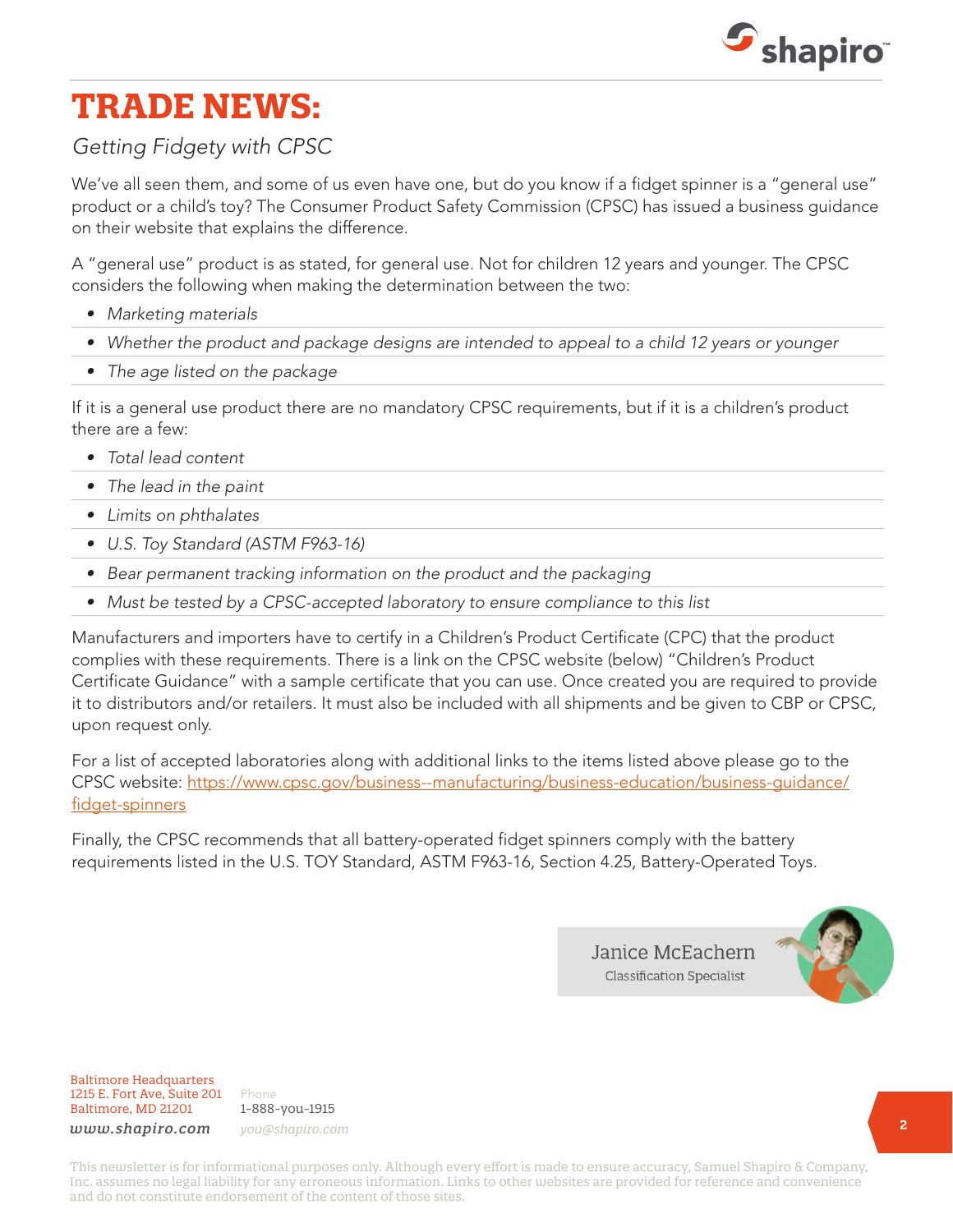

## *Tracking for CPSC*

In case you missed the extremely informative Shapiro sponsored Supply Chain Summer Seminar in Baltimore this past month, then you should make sure your consumer products are meeting the guidelines set forth by CPSC prior to importation. We have noticed a trend in physical exams being conducted by CPSC, and when asked about the most common error, we learned that it was one simple piece of the puzzle: the tracking labels. All children's products (age 12 and younger) require specific tracking labels. CPSC will be looking for:

- *• The Manufacturer*
- *• The Date of Manufacture*
- *• The Lot #*
- *• City and Country of Origin*

These labels will need to be permanently affixed to the individual products as well as the packaging. The Commission's definition of permanent is "remain on the product during the useful life of the product." It will be the importer's responsibility to make sure the labels are attached with the correct information, but luckily, the first violation will result in a notice while additional violations may result in penalties and delays.

If you're looking at your small toy products thinking how am I going to permanently affix a label with this information to these items, then you may able to only label the cartons rather than both the cartons and the toy. It will be your manufacturer's determination if a label can be attached, but remember, the Commission will look at the manufacturer's situation as well as other similar manufacturers to determine whether the label can be attached or not.

The other error mentioned at the educational seminar was the required testing for children's products. A certificate will be needed upon request by CBP at the time of clearance. For more information on testing and certifications for your products, check out cpsc.gov or contact us at [compliance@shapiro.com](mailto:compliance@shapiro.com)

> Marissa Curran Regulatory Compliance Specialist



#### *The eCommerce Effect: Redefining the North American Free Trade Agreement*

The expansion of eCommerce has redefined not only how consumers interact within the digital marketplace, but also how nations trade. With the introduction of NAFTA in 1994, the U.S. established Mexico and Canada as its key trading partners. Its implementation increased cross-border trade and has contributed to the growth of the American auto industry. As the U.S. prepares to renegotiate the North American Free Trade Agreement (NAFTA) with Mexico and Canada, modernizing the trade agreement to reflect the eCommerce environment will be key to its continued success.

Today, NAFTA implements strategic duty rates on shipments between the U.S., Mexico, and Canada. When U.S. shoppers purchase goods from either Canada or Mexico, the shipment is not subject to duty until the

Baltimore Headquarters 1215 E. Fort Ave, Suite 201 Baltimore, MD 21201

Phone 1-888-you-1915 *www.shapiro.com you@shapiro.com*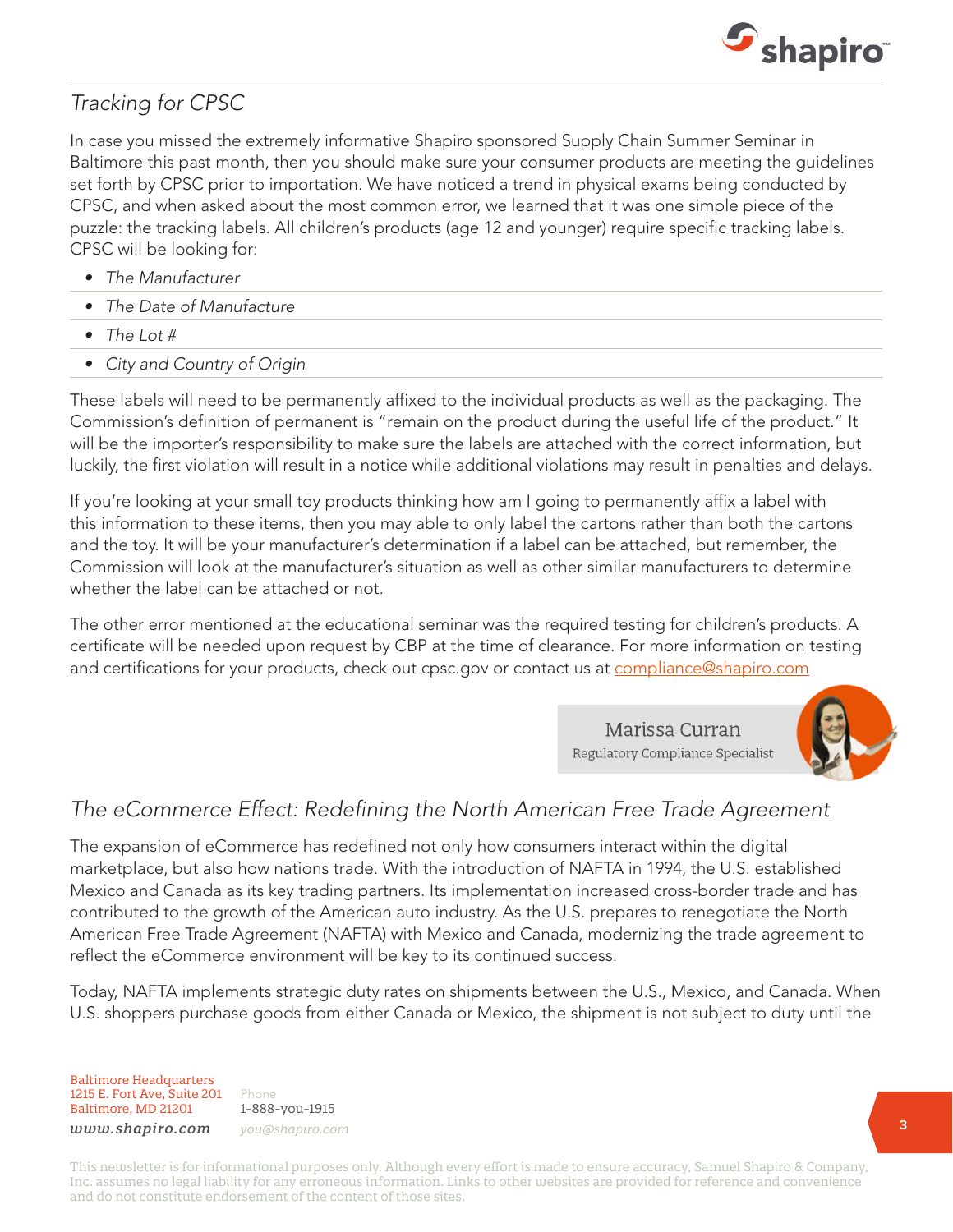

value exceeds \$800. Mexican shoppers pay duty once a shipment from the U.S. is valued at over \$50, while Canadian consumers pay duty for shipments over roughly \$16. While this encourages U.S. eCommerce customers to purchase goods from Mexico and Canada, this greatly reduces incentives to Mexicans and Canadians from purchasing U.S. goods online.

The Trump administration has proposed several changes to NAFTA that would greatly benefit major etailers – Amazon, eBay, Walmart, etc. Fundamental to this plan is the increased duty threshold for both Mexico and Canada. Enacting a new duty threshold would promote Trump's "America First" agenda by making U.S. goods easier and cheaper to import to its neighbors. Further, the increased exportation of U.S. manufactured goods would stimulate the economy and increase U.S. job growth.

The proposed duty threshold could greatly benefit the U.S. – but at what cost to Mexico and Canada, and the U.S.'s relationship with its neighbors? Renegotiating NAFTA with a myopic approach would not only be politically contentious but also fiscally damaging.

While Canadian consumers would benefit from the increased limit on a transactional basis, on a broader scale the change would decrease purchases of Canadian goods. Karl Littler, of the Retail Council of Canada, actively criticizes the plan as it would "make absolutely no sense, economically, for Canada… it would be a tax incentive for Canadians to shop literally anywhere else but here." Moreover, this would put Canadian retailers at a competitive disadvantage upwards of 10% with the elimination of the duty and taxes for cross border shipments under the proposed \$800 value. Implementing this change would be detrimental to the Canadian economy.

Mexico faces fiscally destructive risks with the proposed NAFTA updates. While Trump has retreated on his threatened 25-35% duty on Mexican-made goods, the import threshold change is no less concerning to Mexico. The developing economy could easily be flooded by cheaper imports from Asia. Mexican Economy Minister Ildefonso Guajardo, a strong opponent of the change, argues this "opens a completely unnecessary door" to imports from outside the NAFTA trading bloc to bring its manufacturing to a standstill. Though tensions between the U.S. and Mexico remain, it does appear Mexico is willing to negotiate with President Trump.

As negotiations continue, the U.S., Canada, and Mexico will need to work to establish mutually beneficial import and export practices. While the Trump administration champions an "America First" approach, how well this strategy will fare in the global environment remains to be seen. Compromise will be critical to maintaining the flow of trade; the failure to compromise could mean the end of the free trade era and increased duties on all shipments between these nations.

> Jillian Vaccaro Senior eCommerce Account Specialist



Baltimore Headquarters 1215 E. Fort Ave, Suite 201 Baltimore, MD 21201

Phone 1-888-you-1915 *www.shapiro.com you@shapiro.com*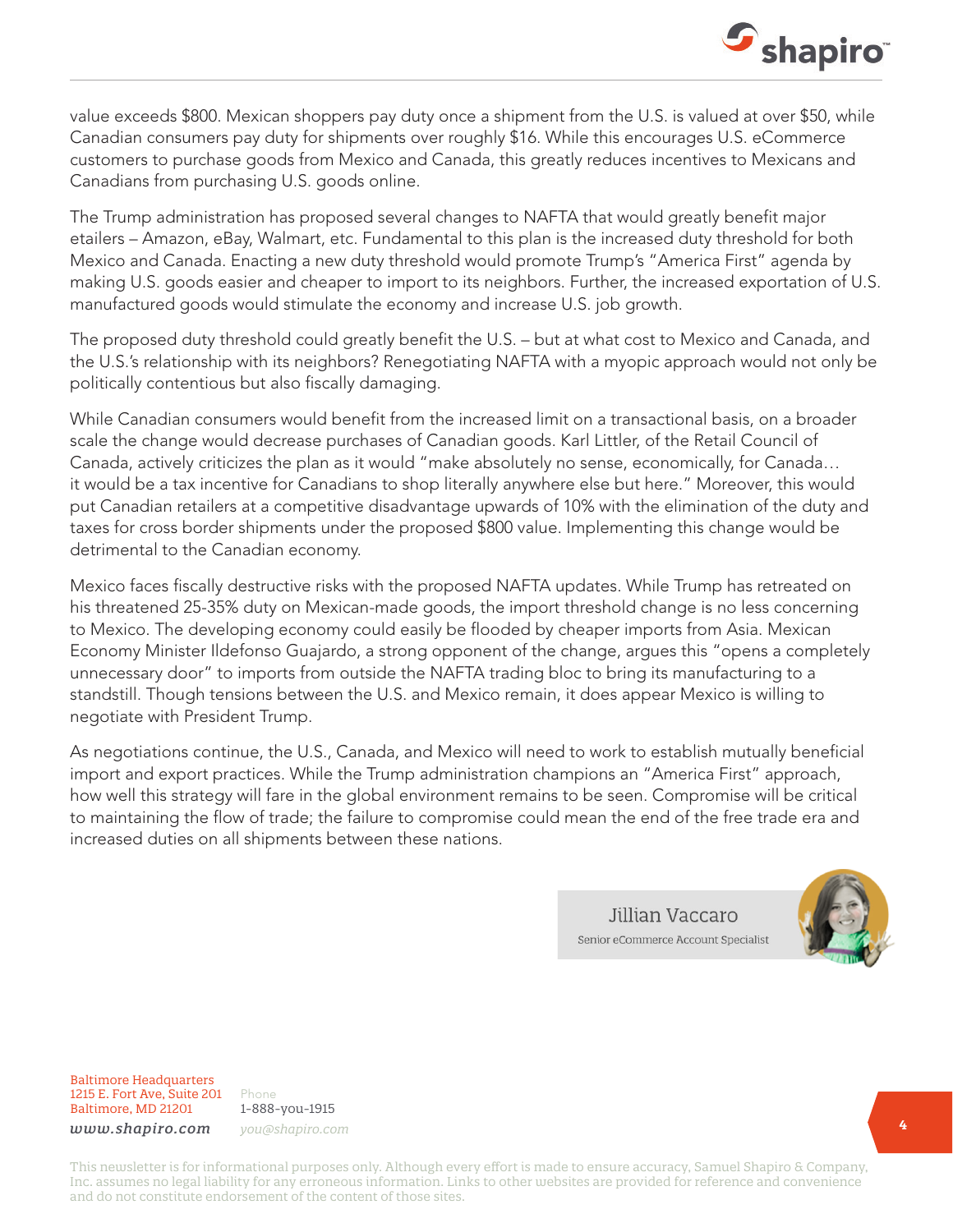

# *Honduras Sets Sights on Increasing Apparel Share by 2020*

As suppliers continue to develop go-to-market strategies to keep up with consumer trends, sourcing options and costs continue to be at the forefront of the discussion. While Central America has picked up momentum as a faster sourcing option for U.S. companies, Honduras is positioning itself to grow their market share by 2020. They have since formed and launched an economic transformation unit dubbed Honduras 2020. Their function will be to attract and facilitate investment in the textile and apparel industry within Honduras by highlighting the many benefits the region has to offer.

While Central America is still an underdeveloped region and there may be concerns in regard to political stability, the region can offer many benefits in terms of sourcing. Reduced transit times and shipping costs are two benefits based on the closer proximity Honduras has to the U.S. In addition, now that the Trump administration has pulled out of the Trans-Pacific Partnership (TPP), many optimistic investors will turn to Central America in an effort to benefit from the Central American Free Trade Agreement (CAFTA) while also utilizing a highly productive labor force.

Over the next few years, Honduras plans to add capacity and capabilities to its manufacturing facilities, introduce renewable energy plants, expand its logistics infrastructure at Port of Cortes and provide export pre-clear security for the United States. Recently, as an outcome of the country's competitive advantages, an investment of \$78 million in a synthetic yarn plant is expected to manufacture 20,000 tons annually. In addition, the country has implemented the largest solar roof installation in Latin America.

In 2016, the U.S. imported \$2.57 billion worth of textiles and apparel from Honduras. However, Honduras 2020 has a vision to position the country as the leading textile exporter in the Americas delivering to the U.S. and Europe and reaching a total of \$7.4 billion in exports. While there are many benefits to sourcing from Honduras and Central America, it will be interesting to see how politics in the U.S. and Central America have an impact on the global trade between regions.

> Lance Oldenburg Regional Director, Commercial Development



# **TRANSPORTATION NEWS**

#### *Industry Eyes Carrier Capacity for 2018/2019*

Despite the steamship purchasing binge that saw the industry add millions of containers of capacity over the last three years primarily by ordering tremendously larger vessels, ocean carriers have controlled the growth of capacity to only 7% in 2017. This was done primarily through scrapping and greatly decelerating the purchase of new vessels beginning in 2016.

Though they currently deny it, it appears likely that CMA-CGM has just purchased 9 vessels with over 20,000 TEU capacity, an injection of 200,000+ container capacity which would double the order book for 2017. Many analysts fear this is a sign that ocean carriers are being lured by severely depressed pricing for steamship production.

#### Baltimore Headquarters 1215 E. Fort Ave, Suite 201 Baltimore, MD 21201

Phone 1-888-you-1915 *www.shapiro.com you@shapiro.com*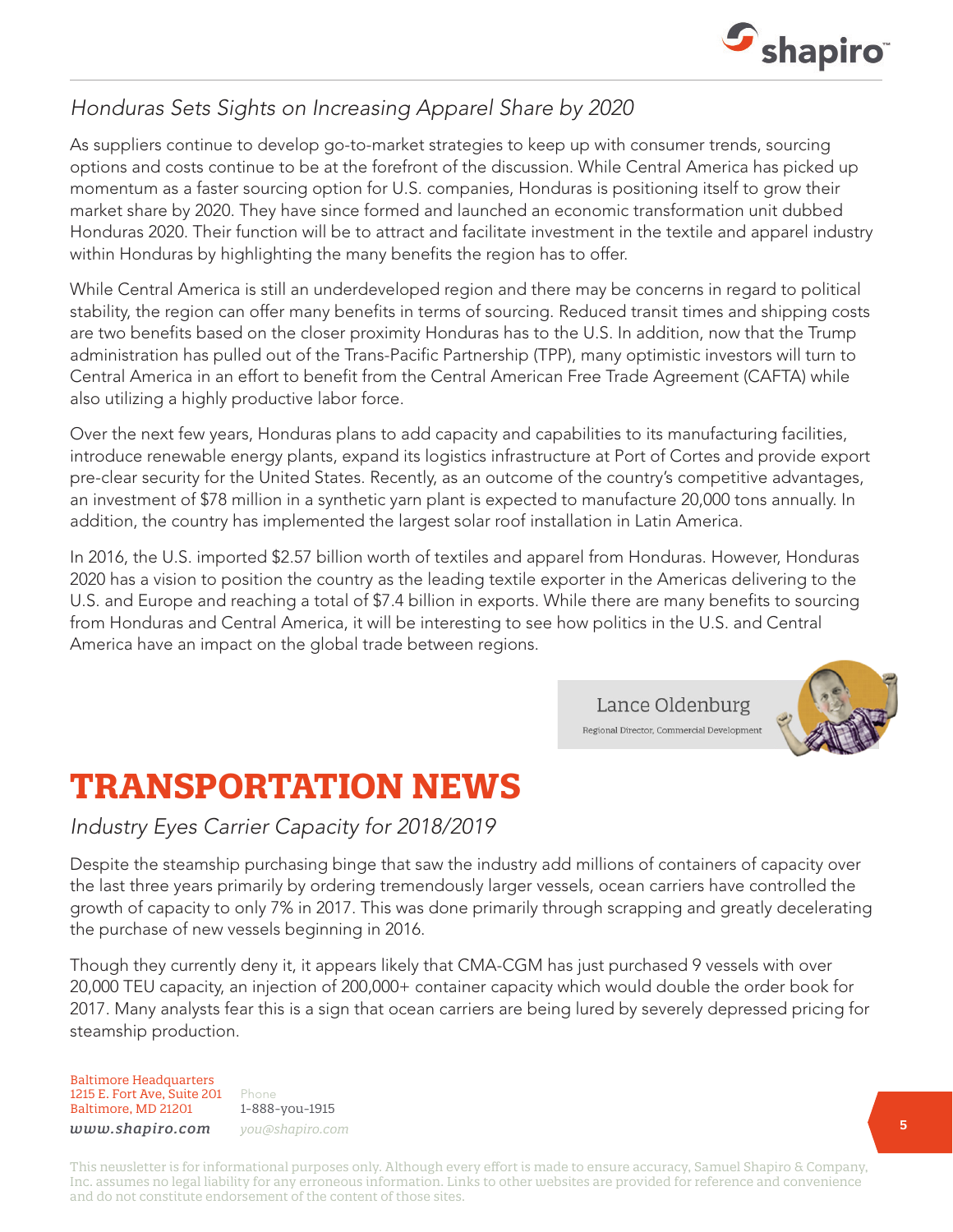Additionally, there are 78 vessels of 14,000 container capacity or more currently in production and due to be put in service between now and the end of 2019. Still, the steamship industry claims that they can contain capacity expansion to 7% in 2018 and less than 2% in 2019.

While all shippers love a bargain, many importers and 3PLs have publicly expressed their desire for a healthy steamship industry with a healthy number of ocean carriers to promote competition and service differentiation. It is essential that the ocean carriers curb their appetite for vessels and additional capacity. Most experts project global shipping demand to end 2017 at least 6% higher than 2016, and this is great news for the steamship industry; however, there are no guarantees that this kind of momentum is sustainable into 2018.

As we "celebrate" the one-year anniversary of the Hanjin collapse (August 31, 2016), the shipping, forwarding, and steamship industries watch carrier capacity closely for the first clues for 2018 and 2019's likely market realities.

> Robert Burdette Vice President, Strategy



 $S_{\text{shapiro}}$ 

## *New ILWU/PMA Contract Could Lay Groundwork for New USMX Contract*

On July 28th, the International Longshore and Warehouse Union (ILWU) announced that they had approved a three-year extension to their current labor contract. This extension moves the end of the contract date out to July 1st, 2022 and should lead to five years of labor stability on the West Coast.

This agreement with the Pacific Maritime Association (PMA), which manages terminal operations, is the culmination of preliminary talks which started in the spring of 2015. Those early talks came on the heels of a protracted and difficult negotiation to the initial contract signed that spring. Those negotiations involved work stoppages and allegations of labor "slow-downs" which led to extreme delays in the movement of cargo throughout supply chains for many months and reverberated throughout the economy.

Coming off of that experience, this extension is a welcome sign that all parties are focused on ensuring that cargo moves swiftly and reliably through West Coast terminals. On the labor front, all eyes now shift to the negotiations between the International Longshoremen's Association (ILA) and the United States Maritime Alliance (USMX) whose contract is set to expire on Sept, 30th 2018. Informal meetings between the two parties have already commenced.

> Matthew Kobussen Director, Global Logistics



Baltimore Headquarters 1215 E. Fort Ave, Suite 201 Baltimore, MD 21201

Phone 1-888-you-1915 *www.shapiro.com you@shapiro.com*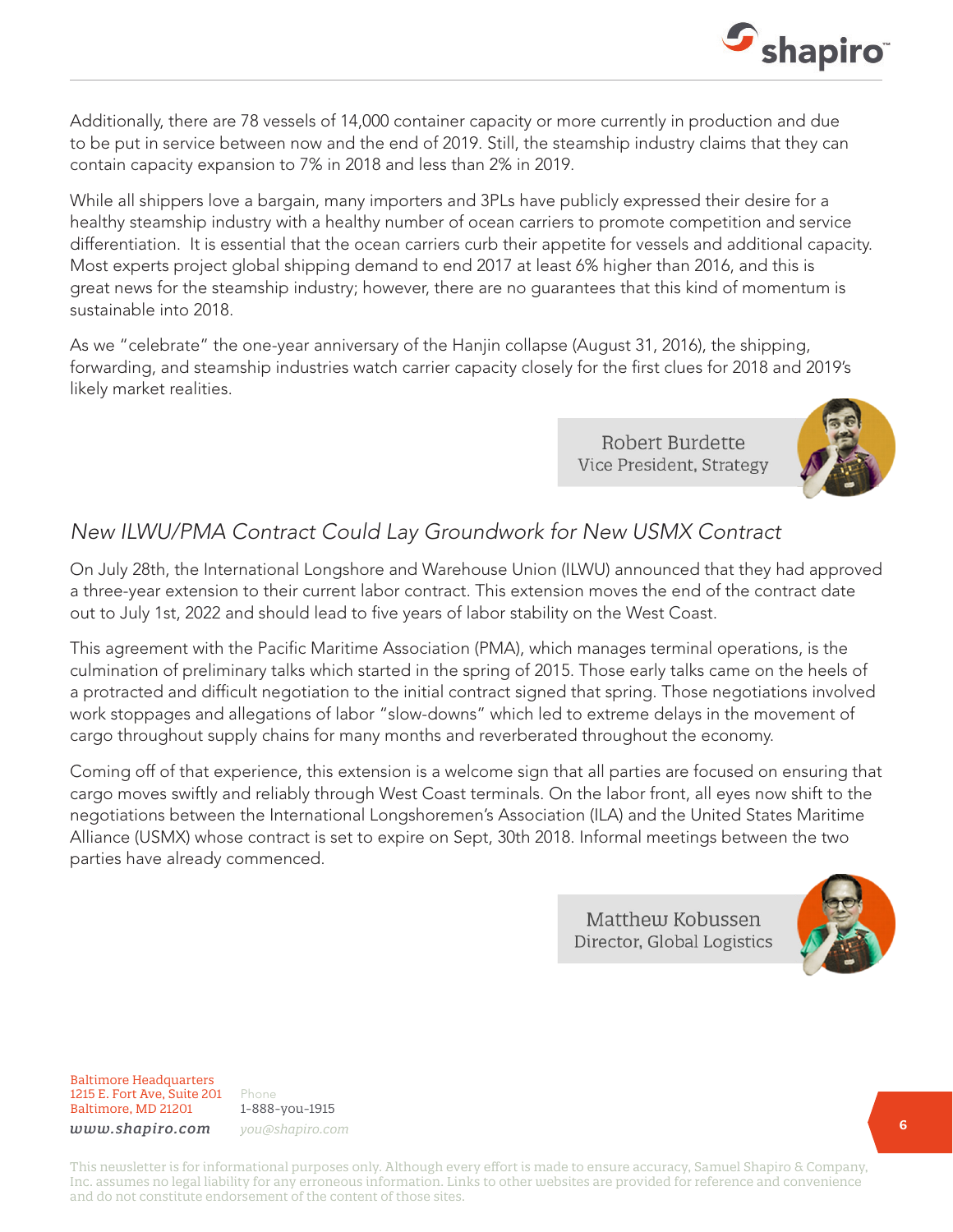

### *Port of Los Angeles Adopts New Comprehensive Tracking System*

The Port of Los Angeles is on the verge of launching a new \$13 million tracking system designed by General Electric. The new system will allow the nation's largest and most active port to be at the forefront of a hefty modernization initiative that will ease confusion and increase efficiency throughout all Los Angeles port operations.

Though the final contract details have yet to be confirmed, it appears that 6 terminals and 15 carriers will be included in the initial rollout. A beta test version of the new system was run at APM Terminals at the port of Los Angeles earlier this year with John Ochs, the Senior Director at APM, describing the test as a definite "home run."

The new system, which has yet to be named, will allow cargo and packages to be tracked from a single source throughout the entirety of the supply chain involving the port of Los Angeles. This will provide ample clarity and transparency to a process that has been historically murky and currently involves manually connecting the dots between a myriad of disconnected systems. In-depth details about system capabilities are not yet available, but it has surfaced that the new system is capable of providing data two-weeks prior to arrival, whereas current systems typically provide data only 2 to 4 days in advance of cargo arrival.

The new system may be in competition with tracking services offered by some forwarders, carriers and truckers, but the final result should only further aid all providers in creating greater visibility and efficiency.

> **Merritt Trigg** Sr. Business Development Associate



# *Failure of Sept 1 Transpacific GRI Highlights Ocean Carrier Strategy*

Despite impressive vessel utilization scores of 95-100% for U.S. imports, ocean carriers were unable to impose a General Rate Increase (GRI) on September 1st as announced. Many analysts point to three main factors to explain the unusual combination of surging demand and flat pricing:

- *• A. Use of extra loaders/charter space. The charter vessel industry has been hit very hard over the last several years as ocean carriers struggled to fill their own ships and had little need of extra space. This makes charter space cheap just as ocean carriers vie for highly valuable time-sensitive retail goods. Extra loaders inject short term space into the market which gently increases supply/capacity.*
- *• B. Carrier costs. As cost improvements from larger vessels, from more fuel-efficient vessels, and from better managed alliances take root, ocean carriers are content to do a bit better on the spot market vs. contract rates and play for market share. The industry is forecast to make \$5B in 2017, and this prosperity allows carriers to focus more on reliable service and transit times.*
- *• C. Maersk. The Danish giant lost valuable business after they were victims of a cyber-attack. Maersk has been highly aggressive with rates to attract former accounts and volumes. The other ocean carriers are loath to increase rates at this critical juncture.*

Baltimore Headquarters 1215 E. Fort Ave, Suite 201 Baltimore, MD 21201

Phone 1-888-you-1915 *www.shapiro.com you@shapiro.com*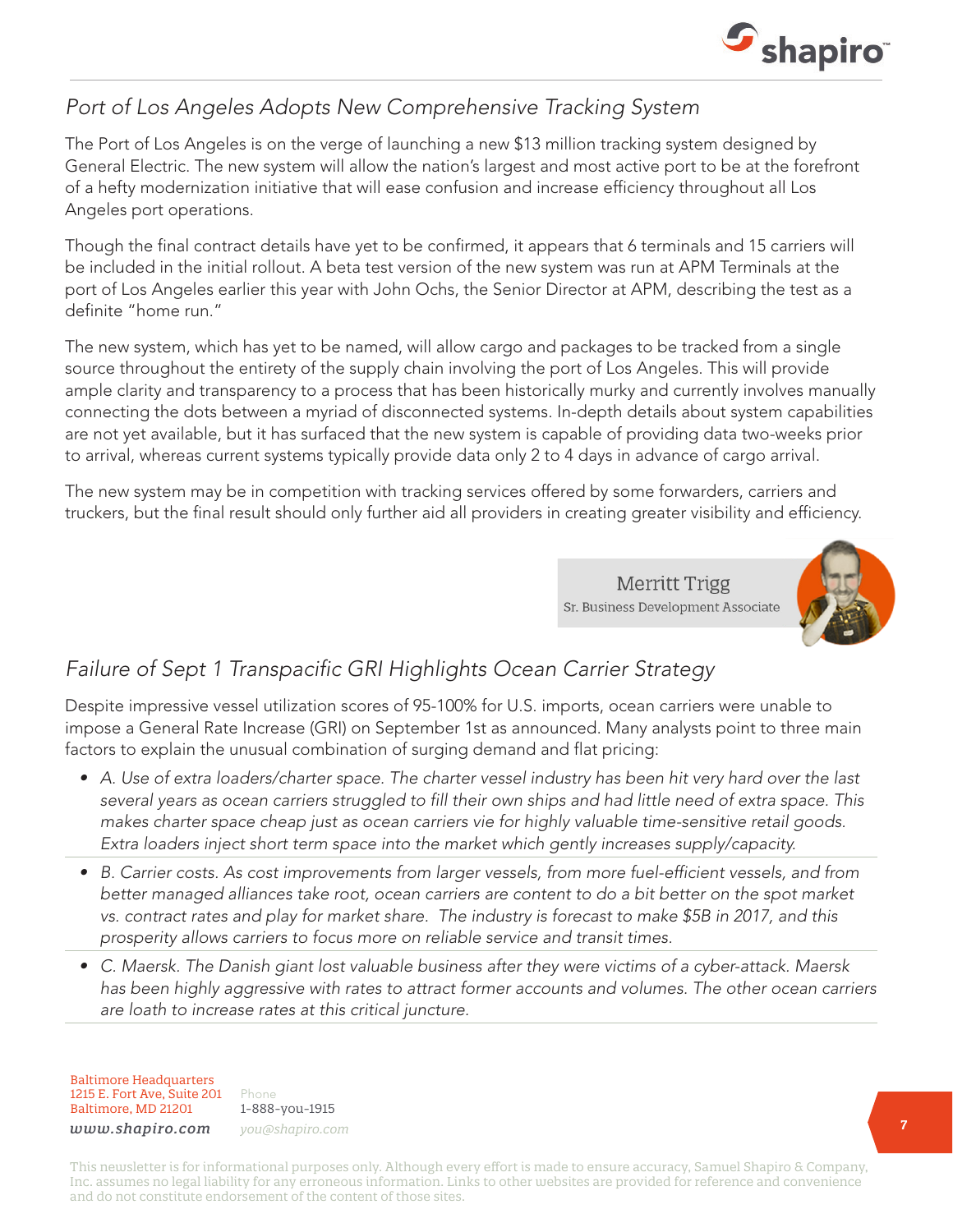

All eyes are on the September 15th GRIs and Peak Season Surcharges. It seems unlikely that the current near-equilibrium between demand and supply can continue. The combination of Golden Week supply chain disruptions from Oct 1-8 and the final U.S. holiday cargo push will likely push spot rates up by \$200- \$800 in the near future. If the current greed for market share dominates the market, we'll be closer to \$200- 300 increases.

> Robert Burdette Vice President, Strategy



### *U.S. Non-Ferrous Scrap Metal Exports: A Quick Look*

Based on trade details from the U.S. Census Bureau, U.S. exports of major non-ferrous scrap metals (Cu, Al, Ni, Pb, and Zn) increased by 12.4 percent to 1.1 metric tons in the first 5 months of 2017 versus the same period the year prior.

Lead metal scrap exports represented the largest increase in this segment at +20.3%, followed by copper scrap at +13.1% and aluminum scrap at +12.8%.



\*Above graph from 28-July-2017 ISRI "Non-Ferrous Beat"

A sharp increase in Chinese consumption of copper and aluminum scrap was the main factor contributing to the significant year over year growth in overall U.S. non-ferrous scrap exports.

Based on comments from journalist Adam Minter at ISRI 2017 in New Orleans (from July/August Scrap Magazine), China is a still a big influence on the global scrap trade despite its waning appetite for scrap. In the coming years, however, developing countries will start participating more in the market, which will open up more trade routes—and introduce more competition.

Baltimore Headquarters 1215 E. Fort Ave, Suite 201 Baltimore, MD 21201

Phone 1-888-you-1915 *www.shapiro.com you@shapiro.com*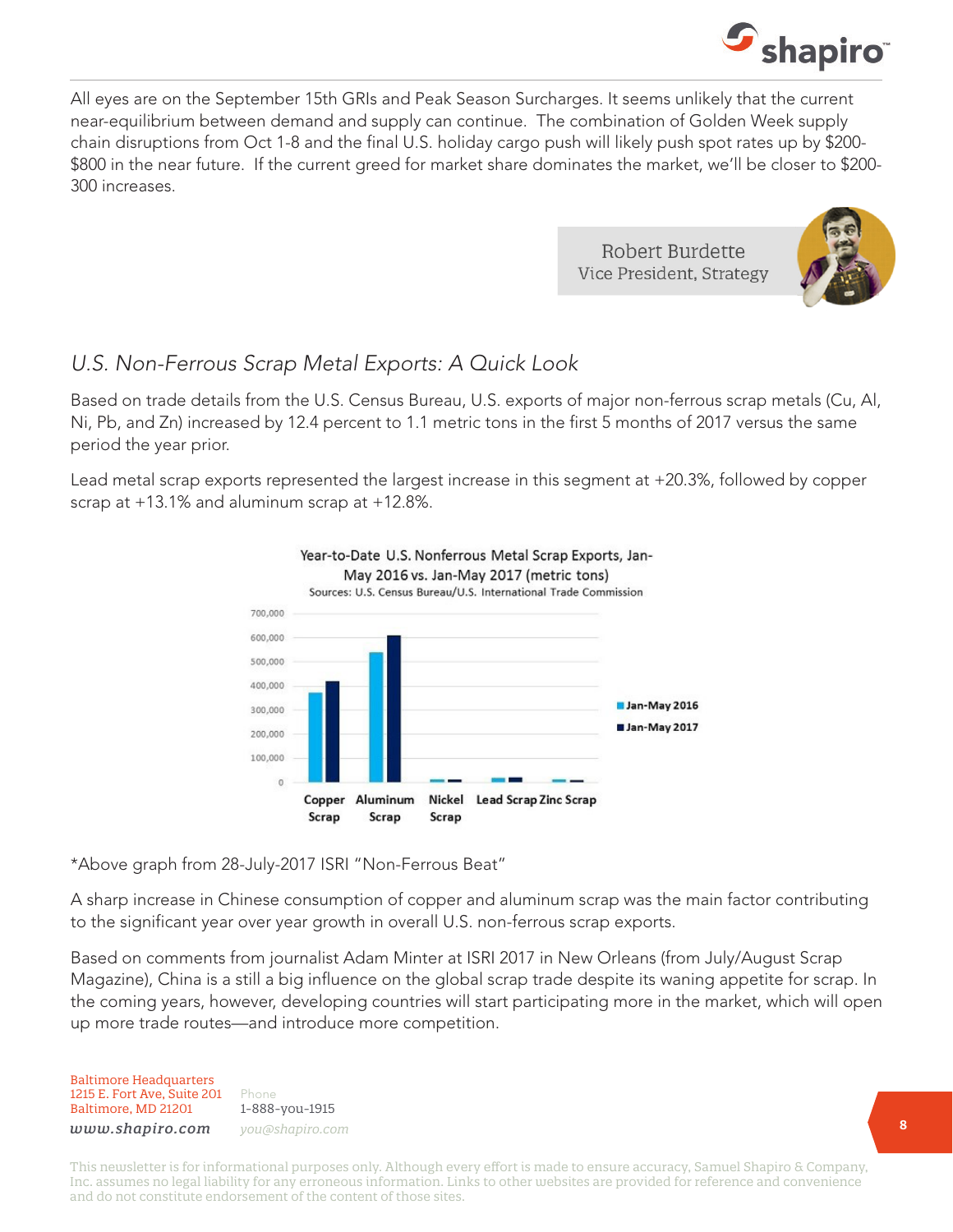

Other countries are poised to become bigger players in the scrap trade, including countries in the Association of Southeast Asian Nations (Brunei, Cambodia, Indonesia, Laos, Malaysia, Myanmar, the Philippines, Singapore, Thailand, and Vietnam). China has subsidized infrastructure in the region in order to link these countries to its trade routes, Minter said. China also has turned its attention to trade in Kenya and other African nations.

U.S. exporters of non-ferrous scrap metal will likely find new markets supported by Chinese-owned scrap processors in the coming decade. Other current significant non-ferrous scrap markets for U.S. exporters include South Korea, Mexico, Canada, and India.

> Colin Chapman Director, Commercial Development



#### *Air Freight Boom to Remain Steady*

The airfreight market, which has maintained its volumes in 2017, will likely remain busy throughout the rest of the year. Per the most recent Broughton Capital index, the Asia-Pacific lane has grown 12.3% overall. Without a doubt the Asia-Europe trade reveals the most outstanding numbers and a positive trend toward growth of the mode. Supporting data show traffic between major hubs increased more than 3% (FRA, LHR, AMS) to 16.6% (HKG). Meanwhile, Latin America has shown some recovery by launching several domestic flights via LATAM Airline and through the new international Europe-Mexico service, offered by CargoLogicAir (the UK all-cargo airline).

The increased volume of e-commerce shippers has injected greater urgency to the process, requiring faster delivery times and leading to a modal shift from sea to air. The air community has understood this very well by welcoming the business-to-consumer market but imposing solid mark-ups, which is expected to continue. The average cost across the board for the main 28 east-west trade lanes by the end of July was \$2.64/kg, a number seen in April of this year courtesy of data from the Drewry East-West Airfreight Price Index.

In summary, space is tight, rates are steady at these high levels, and this should continue through September's peak season.

> Yanet Merlo **Pricing Analyst**



# *Industry Prepares as ELD Mandate Enforcement Draws Near*

The December 18th implementation date for the electronic logging device (ELD) mandate is drawing near. This requirement, which is looking to reshape the trucking industry, will unarguably affect trucking capacity. The most likely short term effect relates to tightening "hours of service" (HOS) enforcement. The FMCSA's final rule on ELDs will require all interstate truckers to use an electronic device to record the hours

#### Baltimore Headquarters 1215 E. Fort Ave, Suite 201 Baltimore, MD 21201

Phone 1-888-you-1915 *www.shapiro.com you@shapiro.com*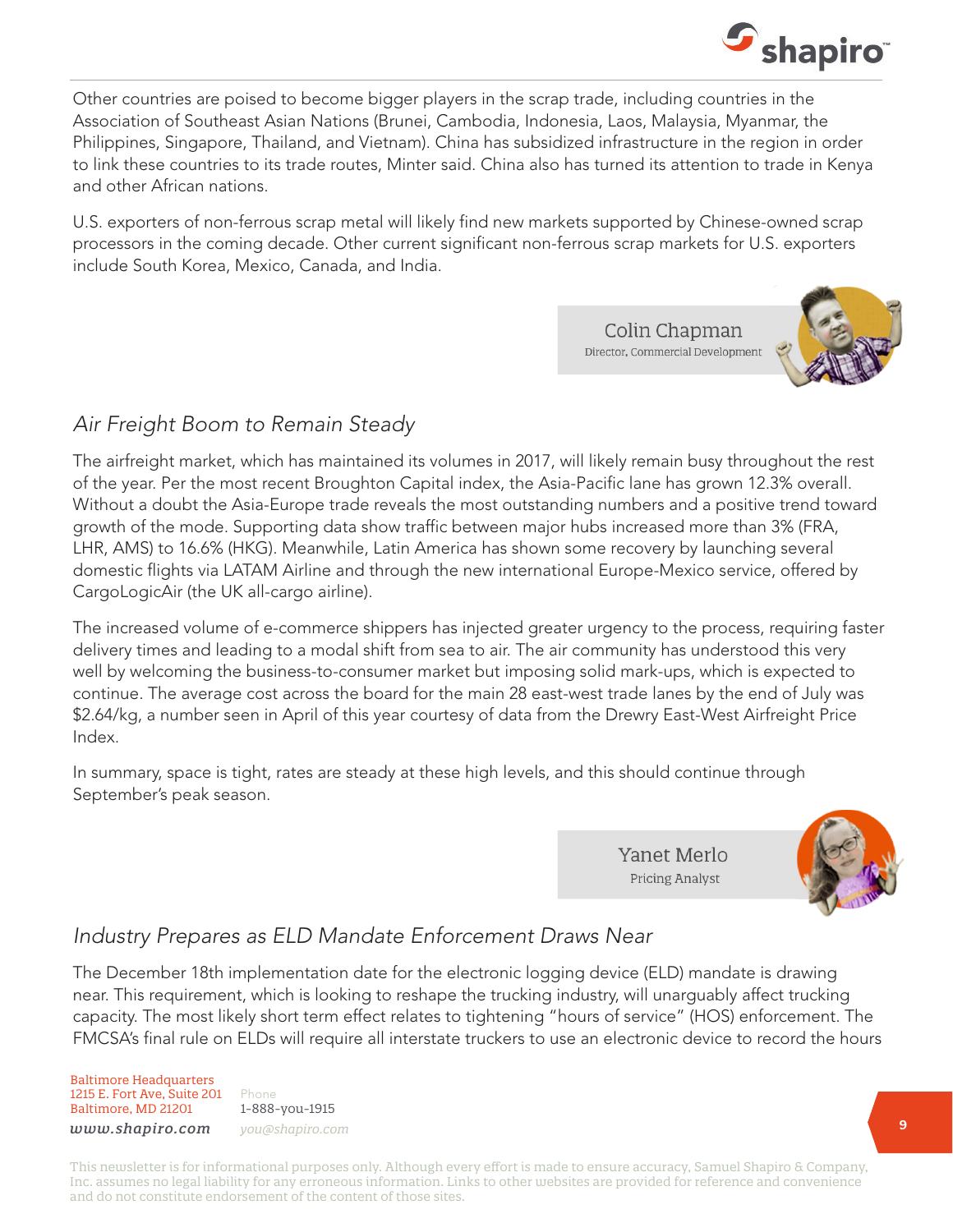

of service. All commercial trucks currently using paper log books to maintain HOS records need to adopt ELDs by the end of 2017. This new mandate doesn't change any rules related to hours of service; it simply changes how those hours need to be recorded.

Even with the deadline fewer than four months away, many small carriers and owner operators are still waiting to install ELDs. Per a recent survey performed by Fleet Owner magazine, only 53.5% of trucking companies are expected to be ready for the Dec 18th deadline, and only 33.7% of the carriers polled are fully compliant.

In a recent statement, the Commercial Vehicle Safety Alliance clarified how the mandate is going to be implemented, announcing an enforcement date of April 1, 2018. This new announcement gives truckers more time to prepare and adjust for the new requirements.

ELD usage is not new to the industry. Some carriers have been using these electronic devices for years, already taking advantage of the benefits these bring to everyday operations. Many of the ELD systems are able to provide additional data allowing carriers to better dispatch their loads, tracking fuel mileage and driver performance. Even basic ELD products will take away the need to manually fill out their paper logs, saving time and improving accuracy. The trucking industry's move to electronic logs will likely garner stricter compliance with driver hours-of-service rules.

If shippers do not work with brokers and carriers to ensure their transportation partners are ELD complaint, they are going to have problems moving their cargo. Even though the ELD rule has endured court challenges in the last months, the rule will be enforced and drivers without ELDs can be placed out of service by roadside inspectors.

> Maria Bettini Domestic Pricing Supervisor



# **TECHNOLOGY CORNER**

# *Understanding EDI*

The acronym EDI stands for Electronic Data Interchange. Most of us know that much, but it is truly remarkable how few companies fully take advantage of a tool that has existed for over 30 years now. The benefits of EDI are in streamlining business processes so that less human intervention is required. And, without intending insult, EDI exchanges allow data sharing without inaccurate human intervention. There are many different formats that can be used to exchange data; popular methods are XML (Extensible Markup Language), delimited files, flat files and ANSI X12 format.

XML files are in a format that can be read by humans and by machines. Each data element will have tags to let you know what it is. Delimited files have data appearing in the same order in each record, and the different fields are separated by a character to determine when data for the next field starts. Like an Excel file saved in csv format, a delimited file will often have data separated by commas. Flat files are files of a defined record length made up of fields that have an exact beginning and ending point within the file. ANSI X12 format was created by the American National Standards Institute, and the institute has defined different transaction sets that can be used to transmit data back and forth. Transaction set 856 sends Ship

Baltimore Headquarters 1215 E. Fort Ave, Suite 201 Baltimore, MD 21201

Phone 1-888-you-1915 *www.shapiro.com you@shapiro.com*